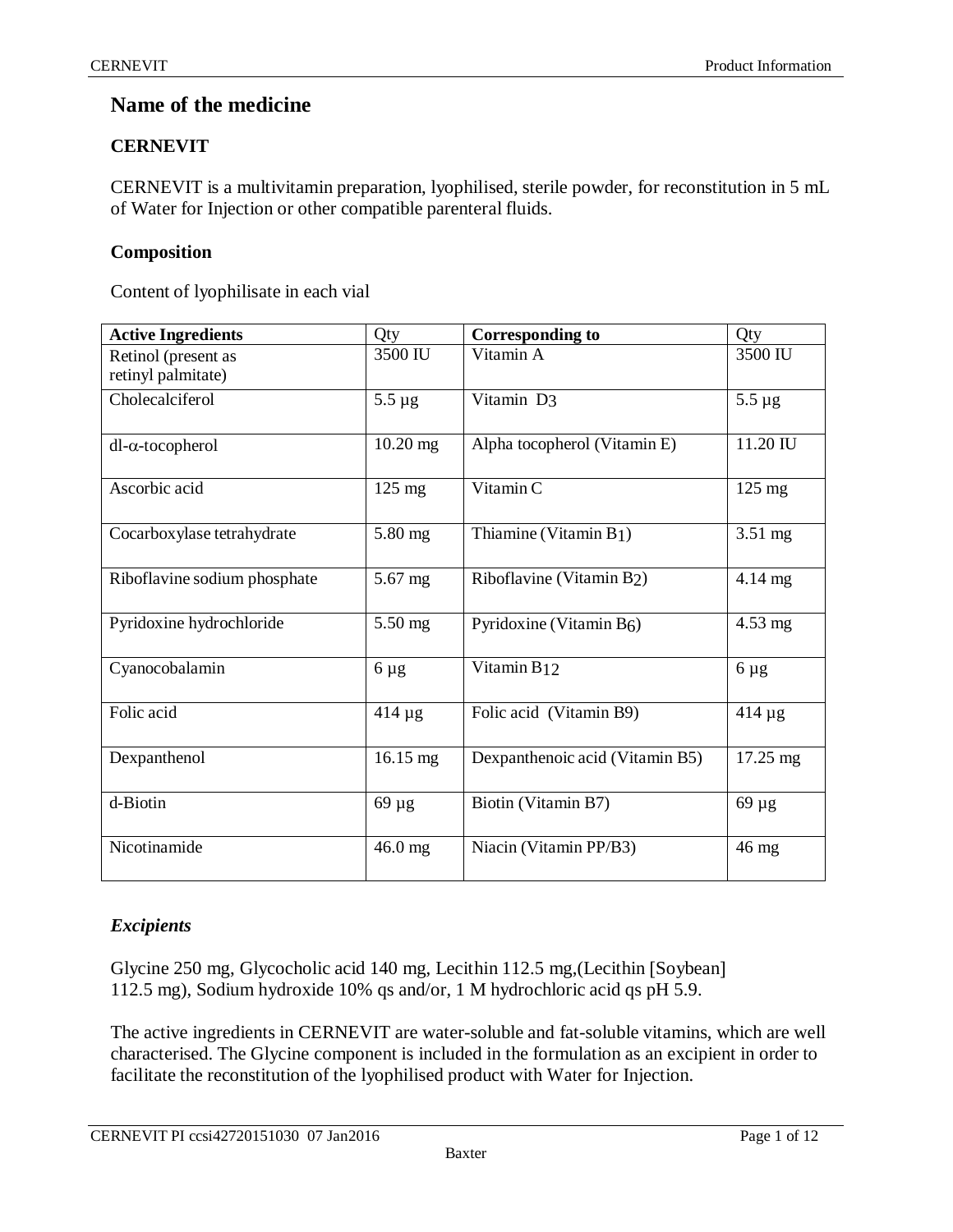# **Description**

CERNEVIT is a sterile dosage form for injection containing nine water-soluble and three fatsoluble vitamins (Vitamin K is not included in Cernevit), using mixed micelles (glycocholic acid and lecithin) as a solubilising agent. It is presented as a lyophilised, orange-yellow, sterile powder. That is to be reconstituted with 5mL of Water for Injections or other parenteral fluids, (e.g. as 0.9% Sodium chloride, 5% Glucose or nutritional mixtures), prior to administration by parenteral route.

# **Pharmacology**

A general mode of action of CERNEVIT is to provide a balanced physiological effect mediated by the water-soluble and fat-soluble vitamins in adults and children.

Composition and proportion of each vitamin correspond to the recommendations of the American Medical Association, Food and Drug Administration and Food and Nutrition Board in parenteral nutrition.

# *Pharmacodynamics*

Each vitamin has its specific function in regulating metabolic process in living cells. As CERNEVIT contains more than one active ingredient, it has multifactorial physiological effects. Some functions are performed by one vitamin, such as vitamin A, which is necessary for proper functioning of the retina and the integrity of epithelial cells. Insufficient retinol (Vitamin A) supplies for the formation of rhodopsin lead to a night blindness syndrome. Other fat-soluble vitamins (Vitamin D and E) are involved in different functions. That is, Vitamin E preserves the essential cell constituents by virtue of its anti-oxidant property, whilst Vitamin D exerts its physiological effect via a hormone-like mode of action on bone formation and mineral homeostasis.

An excess intake of fat-soluble vitamins, such as Vitamin A, may lead to a toxic effect because of its accumulation in the body. This is caused by a slow metabolism and excretion of this vitamin. More than 90% of Vitamin A body supply is stored in the liver and this reserve is usually sufficient for several months to a year. Thus, frequent replacement of Vitamin A is not needed, in contrast to water-soluble vitamins (Vitamin B-complex and Vitamin C), which require a continuous replacement due to their fast excretion from the body.

Water-soluble vitamins act as *co-enzymes*, mainly in energy metabolism. The B-complex vitamins are necessary for conversion of carbohydrate, protein and fat into tissue and energy. That is, biotin and niacin function as a component of carboxylase enzymes in those metabolic reactions, whilst Vitamin C is involved in collagen formation and tissue repair. Tetrahydrofolic acid, the co-enzyme form of the vitamin, serves as an acceptor and a donor of one carbon unit in amino acid and nucleotide metabolism. Excess intake of water-soluble vitamins is excreted readily by the kidney in the urine by virtue of a high solubility of the parent and their metabolites in water, thereby accumulations rarely take place. Thus, toxicity is less often experienced with water-soluble vitamins than with fat-soluble vitamins.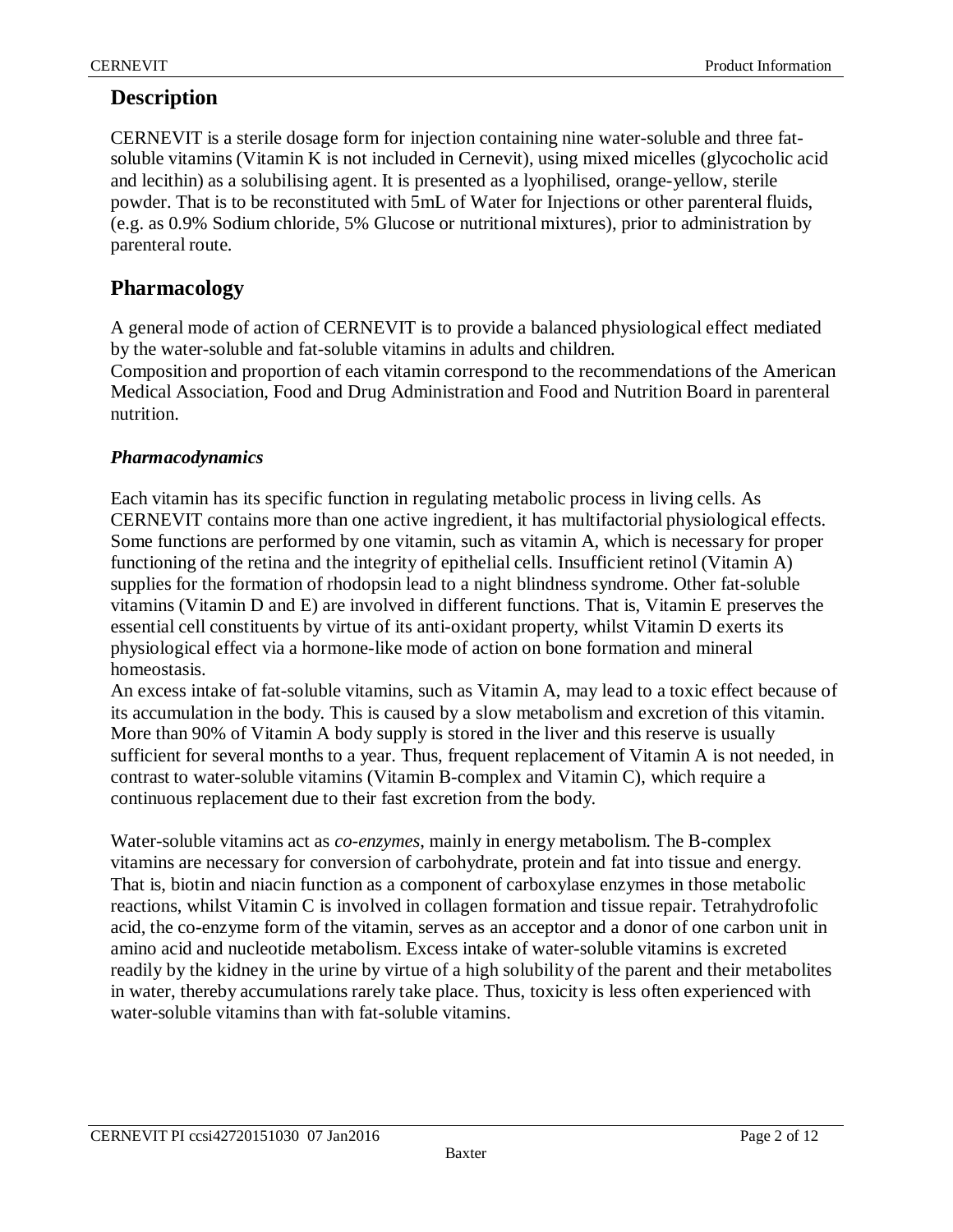## *Pharmacokinetics*

The mode of administration of CERNEVIT is by injectable route, thus the bioavailability of this product is considered 100% as it is directly provided into systemic circulation.

# **Indications**

CERNEVIT is indicated in adults and children over 11 years of age requiring parenteral multivitamins supplementation to correct or prevent vitamin deficiencies when oral administration is contraindicated, impossible or insufficient. This product does not contain vitamin K, which may be given separately if required.

# **Contraindications**

CERNEVIT is contraindicated in patients with pre-existing hypervitaminosis or known hypersensitivity to CERNEVIT, to any of the active ingredients, or soy/protein products in particular patients with hypersensitivity to thiamine (Vitamin  $B_1$ ). Thus, CERNEVIT should not be injected to patients with pre-existing intolerance to thiamine. Similarly, this product should not be administered to patients with impaired hepatic function.

Cernevit should not be administered to those suffering from hyperparathyroidism due to hypercalcemic complications.

# **Precautions**

## *Allergic reactions*

Anaphylactic reactions may occur in allergic subjects who are susceptible to thiamine (Vitamin B1) and nicotinamide components of this product. Mild allergic reactions such as sneezing or mild asthma are warning signs that further injection may give rise to anaphylactic shock.

In some cases, the manifestations of a hypersensitivity reaction during intravenous administration of multivitamins may be rate related. The infusion or injection must be stopped immediately if signs or symptoms of a hypersensitivity reaction develop.

Cernevit contains soy-derived lecithin and should be used with caution in patients with peanut allergies due to potential cross-reactivity.

## *Vitamin toxicity*

The patients's clinical status and blood vitamin concentrations should be monitored to avoid overdose and toxic effects, especially with vitamins A,D and E, and in particular in patients who receive additional vitamins from other sources or use other agents that increase the risk of vitamin toxicity.

Monitoring is particularly important in patients receiving long-term supplementation.

Daily vitamin requirements must be calculated in order to avoid overdose and toxic effects, in particular with fat soluble vitamins, such as Vitamin A. Caution should be exercised when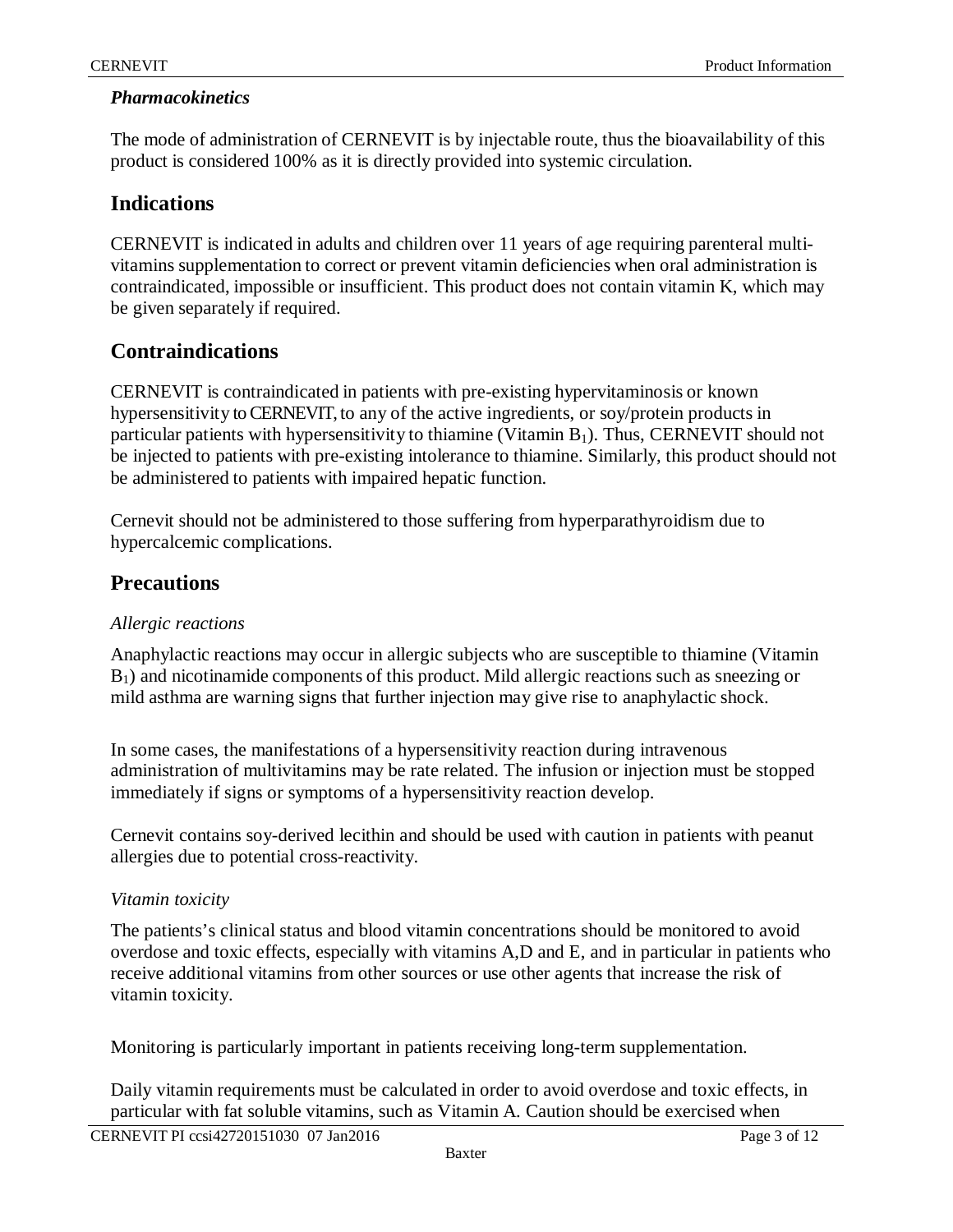administering CERNEVIT to patients who may be receiving Vitamin A from other sources.

The recommended Dietary Intakes (RDI) of Vitamin A in pregnant and lactating women as recommended by the NH&MRC is 2500 IU (750 mcg retinol equivalents). CERNEVIT IV contains 3500 IU vitamin A, administered by intravenous route, thus the use of this product in pregnant or lactating women is not recommended. Teratogenic effects have been observed in isolated cases with a dose vitamin A over 10,000 IU per day.

The risk for hypervitaminosis A and vitamin A toxicity (e.g., skin and bone abnormalities, diplopia, cirrhosis) is increased in, for example:

- patients with protein malnutrition,
- patients with renal impairment (even in the absence of vitamin A supplementation),
- patients with small body size (e.g., pediatric patients), and
- patients on chronic therapy.

Caution should be exercised when administering CERNEVIT to patients who may be receiving Vitamin A, D and E from other sources and those receiving long-term supplementation.

### *Refeeding syndrome*

Refeeding severely undernourished patients may result in refeeding syndrome that is characterised by the shift of potassium, phosphorus, and magnesium intracellularly as the patient becomes anabolic. Thiamine deficiency and fluid retention may also develop. Careful monitoring and slowly increasing nutrient intakes while avoiding overfeeding can prevent these complications.

#### *Precipitates*

Pulmonary vascular precipitates have been reported in patients receiving parenteral nutrition. In some cases, fatal outcomes have occurred. Excessive addition of calcium and phosphate increases the risk of the formation of calcium phosphate precipitates. Precipitates have been reported even in the absence of phosphate salt in the solution. Precipitation distal to the in-line filter and suspected precipitate formation in the bloodstream have also been reported.

In addition to inspection of the solution, the infusion set and catheter should also periodically be checked for precipitates.

If signs of pulmonary distress occur, the infusion should be stopped and medical evaluation initiated.

## *Hepatic effects*

Monitoring of liver function parameters is recommended in patients receiving CERNEVIT. Close monitoring is recommended in patients with hepatic jaundice or other evidence of cholestasis.

In patients receiving CERNEVIT, instances of liver enzyme increases have been reported, including isolated alanine aminotransferase (ALT) increases in patients with inflammatory bowel disease.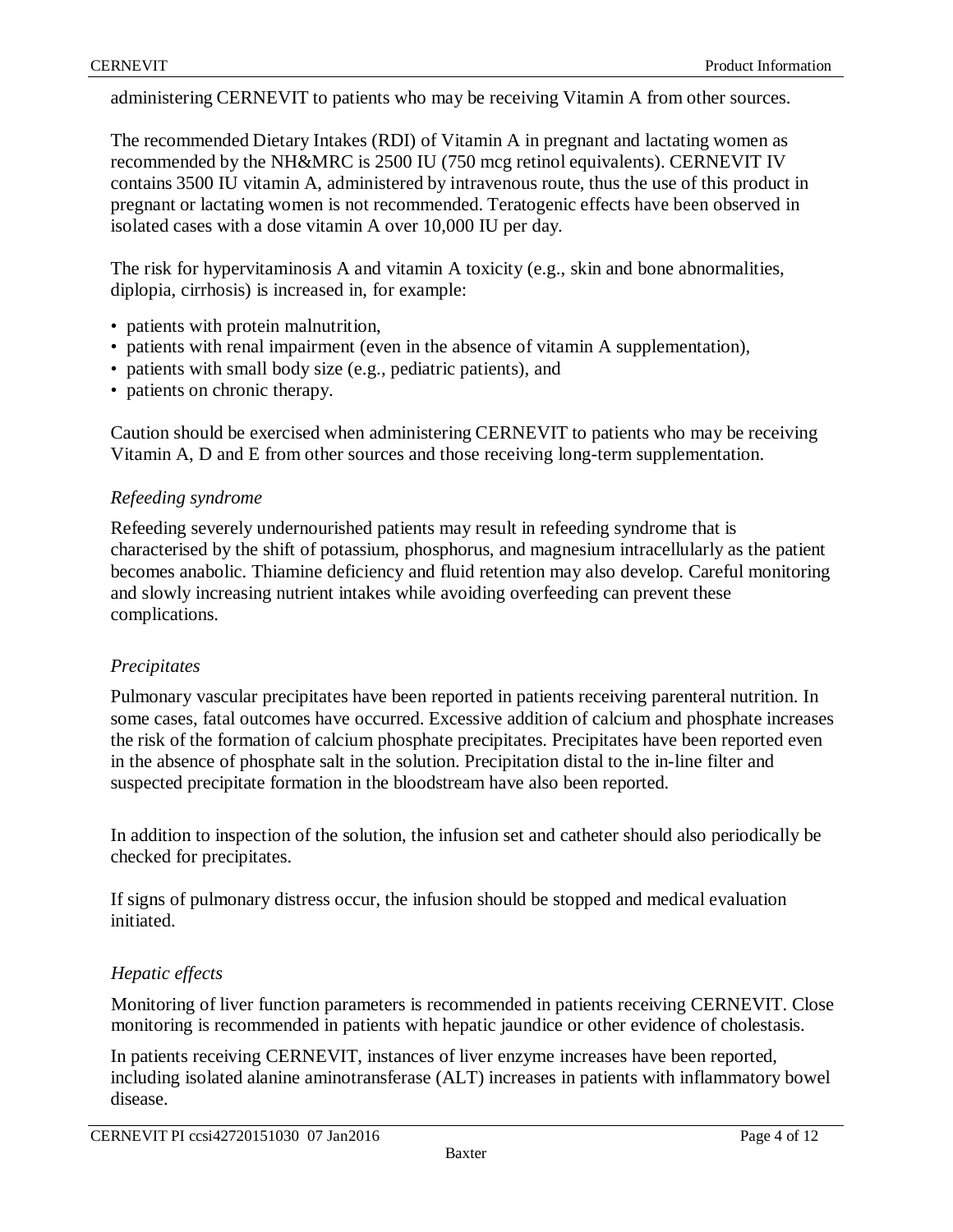In addition, increases in bile acid levels may occur in patients receiving CERNEVIT.

Hepatobiliary disorders including cholestasis, hepatic steatosis, fibrosis and cirrhosis, possibly leading to hepatic failure, as well as cholecystitis and cholelithiasis are known to develop in some patients on parenteral nutrition (including vitamin supplemented parenteral nutrition). The etiology of these disorders is thought to be multifactorial and may differ between patients. Patients developing abnormal laboratory parameters or other signs of hepatobiliary disorders should be assessed early by a clinician knowledgeable in liver diseases in order to identify possible causative and contributory factors, and possible therapeutic and prophylactic interventions.

#### *Intravenous bolus injection*

Following intravenous bolus injection, a moderate rise in SGPT transaminases has been noted in some patients with active inflammatory enterocolitis. The increased levels are rapidly reversible following the cessation of the treatment. It is recommended to monitor transaminase levels in patients of this type.

### *Renal effects*

Patients with renal impairment may need individualised vitamin supplementation, depending on the degree of renal impairment and the presence of concomitant medical conditions. In patients with severe renal impairment, particular attention should be placed on maintaining adequate vitamin D status and preventing vitamin A toxicity, which may develop in such patients with low-dose vitamin A supplementation or even without supplementation.

Pyridoxine (vitamin B6) hypervitaminosis and toxicity (peripheral neuropathy, involuntary movements) have been reported in patients on chronic hemodialysis receiving intravenous multivitamins containing 4 mg pyridoxine administered three times a week.

Also in the case of impaired kidney function, fat-soluble vitamin levels should be carefully monitored.

#### *Vitamin K*

CERNEVIT does not contain Vitamin K. If the patient requires this vitamin, it should be administered separately.

#### *General Monitoring*

Clinical status and vitamin levels should be monitored in patients receiving parenteral multivitamins as the only source of vitamins for extended periods of time. It is particularly important to monitor for adequate supplementation of, for example:

- Vitamin A in patients with pressure ulcers, wounds, burns, short bowel syndrome or cystic fibrosis
- Vitamin B1 in dialysis patients
- Vitamin B2 in cancer patients
- Vitamin B6 in patients with renal impairment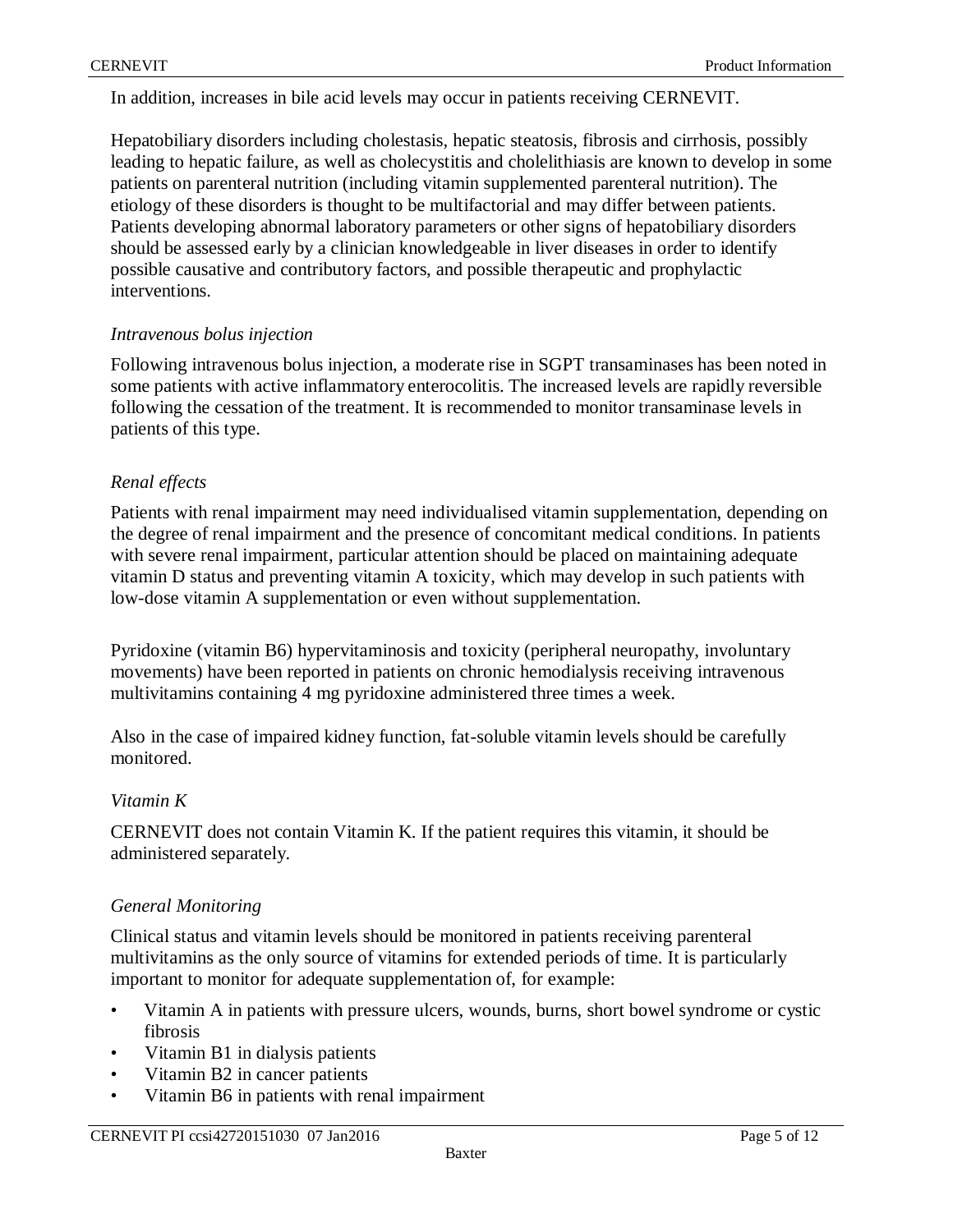• Individual vitamins whose requirements may be increased due to interactions with other medicines (*See Interactions with other medicines*).

Deficiency of one or more vitamins must be corrected by specific supplementation.

#### *Vitamin B12 deficiency*

Evaluation of vitamin B12 status is recommended before starting supplementation with CERNEVIT in patients at risk for vitamin B12 deficiency and/or when supplementation with CERNEVIT over several weeks is planned.

After several days of administration, both the individual amounts of cyanocobalamin (vitamin B12) and folic acid in CERNEVIT may be sufficient to result in an increase in red blood cell count, reticulocyte count, and hemoglobin values in some patients with vitamin B12 deficiencyassociated megaloblastic anemia. This may be masking an existing vitamin B12 deficiency. Effective treatment of vitamin B12 deficiency requires higher doses of cyanocobalamin than provided in CERNEVIT.

Folic acid supplementation in patients with vitamin B12 deficiency, who do not also receive vitamin B12, does not prevent the development or progression of neurologic manifestations associated with the vitamin B12 deficiency. It has been suggested that neurologic deterioration may even be accelerated.

When interpreting levels of vitamin B12, it should be taken into account that recent intake of vitamin B12 may result in normal levels despite a tissue deficiency.

#### *Carcinogenity, mutagenicity, and teratogenicity*

No carcinogenicity, mutagenicity or fertility studies have been performed with CERNEVIT. In a single test for mutagenicity in bacteria, heat-degraded mixed micelles, a solubilising agent in the product, were not mutagenic.

#### *Use in pregnancy (Category D)*

Animal reproduction studies have not been performed with CERNEVIT. However, embryofetal toxicity studies were carried out in rats and rabbits using heat-degraded mixed micelles, a solubilising agent used in CERNEVIT. In rabbits, maternotoxic doses of heat-degraded mixed micelles led to an increased abortion rate, but there were no adverse effects on the foetus.

Vitamin A is classified as category D in the Australian Categorisation of risk of drug in pregnancy. The amount of vitamin A in this product is below the RDA adopted by the FDA/USA, but above that recommended by the NH&MRC. This product has not been formally assessed in human pregnancy, therefore use of this product in pregnancy is not recommended. Teratogenic effects have been observed in isolated cases with doses of Vitamin A over 10,000 IU/day.

#### *Use in Lactation*

It is not known if this drug is excreted in breast milk, but as many vitamins are, the use of this product in lactating women is not recommended.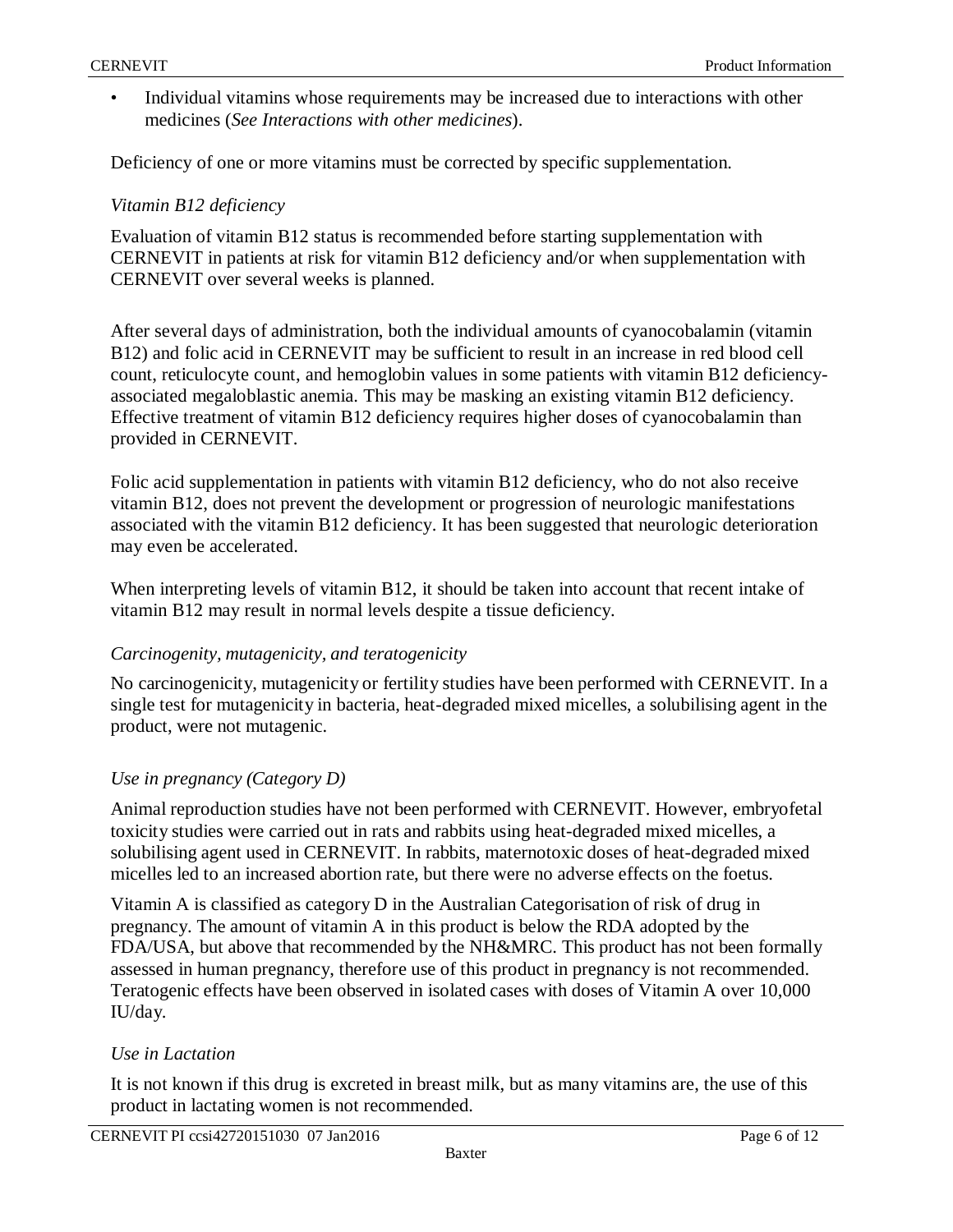## *Effect on laboratory tests*

Depending on the reagents used, the presence of ascorbic acid in blood and urine may cause false high or low glucose readings in some urine and blood glucose testing systems, including test strips and handheld glucose meters. The technical information for any laboratory test should be consulted to determine the potential interference from vitamins.

# **Interaction with other medicines**

In an in vitro study using human serum, therapeutic concentration of glycocholic acid increased the unbound fraction of drugs known to bind to a1-acid glycoprotein by 50-80%. It is not known whether this effect is clinically relevant if the amount of glycocholic acid contained in a standard CERNEVIT dose (as a component of the mixed micelles) is administered by slow intravenous injection, intramuscular injection, or infused over a longer period of time. Patients receiving drugs that bind to a1-acid glycoprotein should be closely monitored for increases in response to these drugs, e.g. propranolol, prazosin and quinidine.

The dosage of drugs known to be influenced by folic acid, for example phenytoin (Dilantin), must be carefully monitored. Folic acid may obscure pernicious anaemia. Folic acid may increase the metabolism of some antiepileptics, such as phenobartbitol, phenytoin and primidone.Pyridoxine can reduce the effect of levo-dopa. Bleomycin can be inactivated by ascorbic acid and riboflavin. Several vitamins can decrease the effectiveness of antibiotics, such as tetracycline.

It has been reported that PVC bags and plastic tubing delivery system absorb fat-soluble vitamins onto the plastic surface, in particular vitamin A in the form of pure vitamin A or vitamin A acetate, which are highly prone to this phenomenon. The use of vitamin A palmitate and 'mixed micelles' as solubilising agents in the formulation of CERNEVIT reduces the absorption of fatsoluble vitamins onto plastic bag as a result of the high rate of vitamin A palmitate being trapped into the micelles cages. Using non-PVC bags may prevent this interaction. Some of the vitamins, especially A, D, pyridoxine and riboflavin are light sensitive. Thus, light protection is recommended during administration of an IV infusion admixture containing CERNEVIT, by wrapping the container with an adequate light-barrier cover.

In addition, loss of vitamins A, B1, C, and E may increase with higher levels of oxygen in the solution. These factors should be considered if adequate vitamin levels are not achieved.

Interactions between specific vitamins in CERNEVIT and other agents should be managed accordingly. Such interactions include:

- Agents that can cause pseudotumor cerebri (including certain tetracyclines): Increased risk for pseudotumor cerebri by concomitant administration of Vitamin A
- Alcohol (chronic excessive consumption): Increases the risk of vitamin A hepatotoxicity
- Anticonvulsants (phenytoin, fosphenytoin, phenobarbital, primidone): Folic acid supplementation can decrease the anticonvulsant serum concentration and increase seizure risk
- Antiplatelet agents (e.g., aspirin): Vitamin E can add to the inhibition of platelet function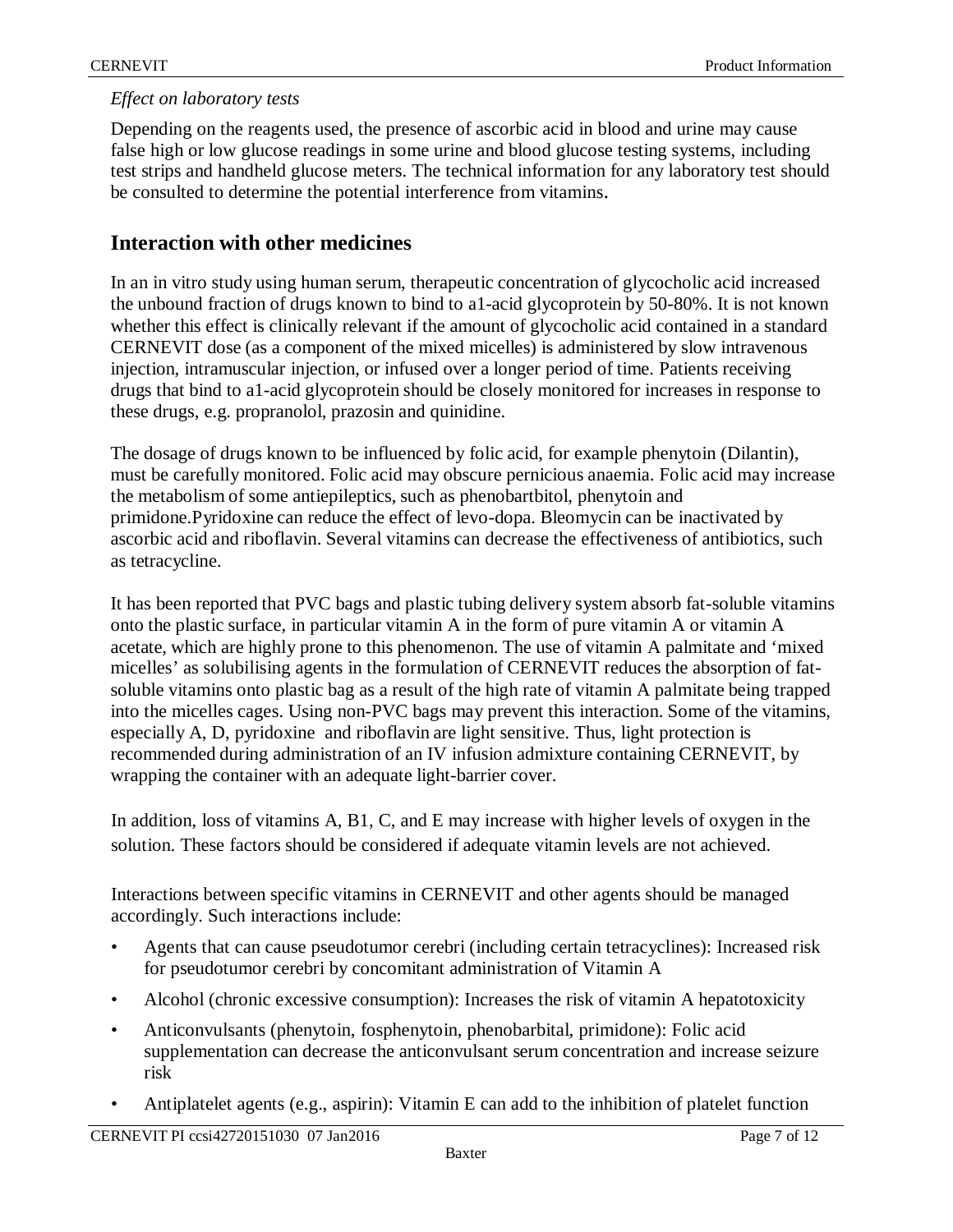- Aspirin (high dose therapy): Can reduce folic acid levels by increasing urinary excretion
- Certain anticonvulsants (e.g., phenytoin, carbamazepine, phenobarbital, valproate): Can cause folate, pyridoxine and vitamin D deficiencies
- Certain antiretroviral agents: Decreased vitamin D levels have been associated with, e.g., efavirenz and zidovudine. Decreased formation of the active vitamin D metabolite has been associated with protease inhibitors.
- Chloramphenicol: Can inhibit the hematological response to vitamin B12 therapy
- Deferoxamine: Increased risk of iron-induced cardiac failure due to increased iron mobilization by supraphysiologic vitamin C supplementation. For specific precautions, refer to deferoxamine product information.
- Ethionamide: Can cause pyridoxine deficiency
- Fluoropyrimidines (5-fluorouracil, capecitabine, tegafur): Increased cytotoxicity when combined with folic acid
- Folate antagonists, e.g., methotrexate, sulfasalazine, pyrimethamine, triamterene, trimethoprim, and high doses of tea catechins: Block the conversion of folate to its active metabolites and reduce the effectiveness of supplementation
- Folate antimetabolites (methotrexate, raltitrexed): Folic acid supplementation can decrease the antimetabolite effects
- Pyridoxine antagonists, including cycloserine, hydralazine, isoniazid, penicillamine, phenelzine: Can cause pyridoxine deficiency
- Retinoids, including bexarotene: Increase the risk of toxicity when used concomitantly with vitamin A
- Theophylline: Can cause pyridoxine deficiency
- Tipranavir oral solution: Contains 116IU/mL of vitamin E, which is in excess of daily recommended intake
- Vitamin K antagonists (e.g warfarin): Enhanced anticoagulant effect by vitamin E

Patients receiving CERNEVIT as well as drugs that bind to alpha1-acid glycoprotein (AAG) should be closely monitored for increases in response of these drugs. E.g. propranolol, prazosin.

Some medications can interact with certain vitamins at doses markedly higher than those provided with CERNEVIT. This should be taken into consideration in patients receiving vitamins from multiple sources, and when applicable, patients should be monitored for such interactions and managed accordingly.

# **Adverse effects**

Anaphylactic reactions have been reported following intravenous doses of thiamine. There have been reported very rare events of anaphylactic reaction following IV injection of CERNEVIT over  $1 - 4$  minutes. Giant urticaria has been very rarely reported, as well as rash. Transient rises in SGPT transaminases have been observed after bolus injection in patients with active inflammatory enterocolitis. Individuals susceptible to the effects of nicotinamide may experience flushing, itching or burning of the skin.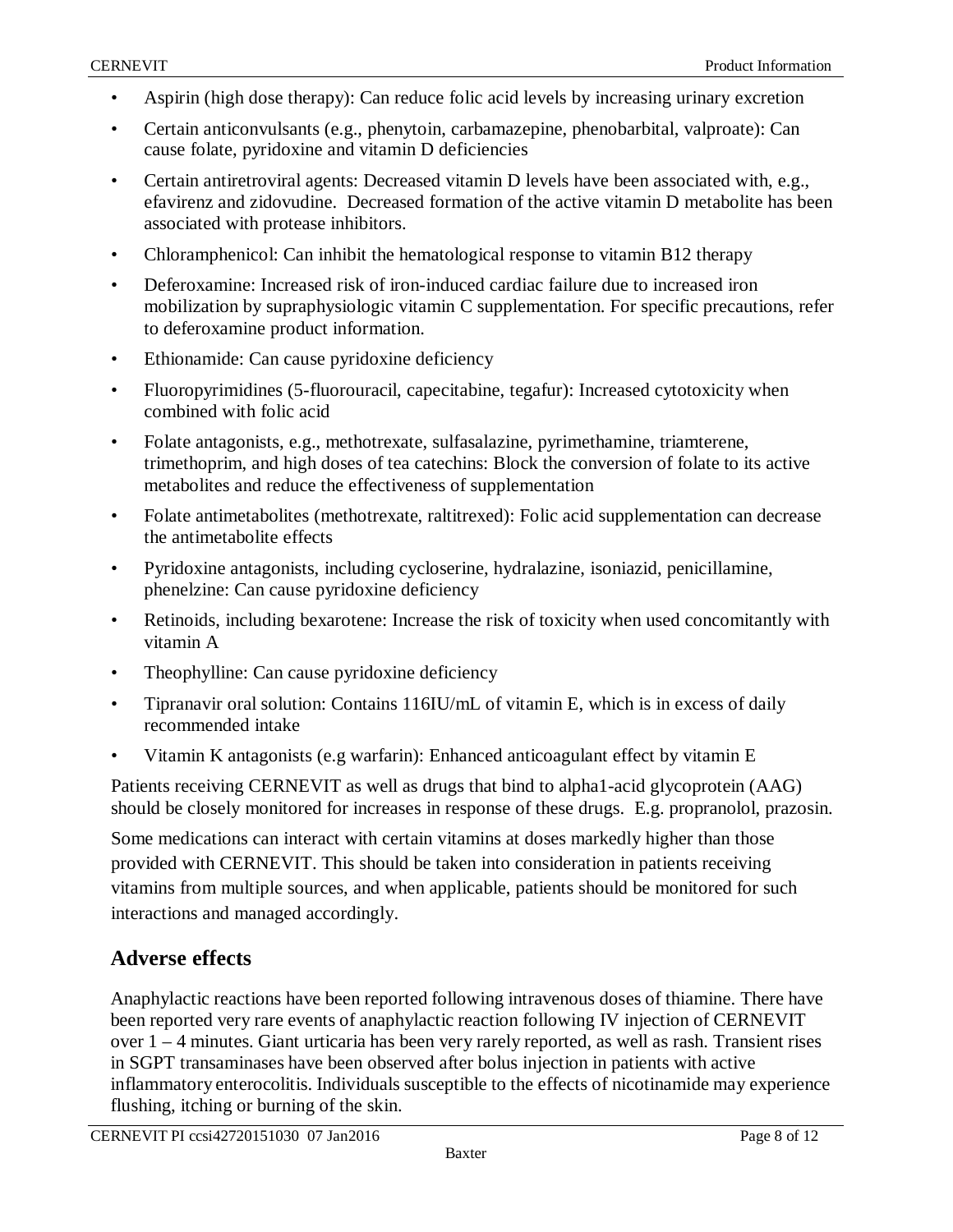## **Adverse effects from clinical trials**

- *Gastrointestinal disorders* Vomiting, nausea
- *General disorders and administration site conditions* Injection / infusion site pain
- *Metabolism and nutrition disorders* Vitamin A increased, Retinol binding protein increased
- *Hepatobiliary disorders* Transaminases increased, Isolated alanine aminotransferase increased, Glutamate dehydrogenase increased, Blood alkaline phosphatase increased, Bile acids increased

## **Post-marketing adverse effects**

IMMUNE SYSTEM DISORDERS: Systemic hypersensitivity reactions with manifestations such as Respiratory distress, Chest discomfort, Throat tightness, Urticaria, Rash, Erythema, Epigastric discomfort, as well as Cardiac arrest with fatal outcome.

NERVOUS SYSTEM DISORDERS: Dysgeusia (metallic taste)

CARDIAC DISORDERS: Tachycardia

RESPIRATORY, THORACIC AND MEDIASTINAL DISORDERS: Tachypnea

GASTROINTESTINAL DISORDERS: Diarrhea

SKIN AND SUBCUTANEOUS TISSUE DISORDERS: Pruritus

HEPATOBILIARY DISORDERS: Gamma-glutamyltransferase increased

GENERAL DISORDERS AND ADMINISTRATION SITE CONDITIONS: Pyrexia, Generalised aching, Infusion site reactions, i.e., Burning sensation, Rash

## *Hypersensitivity Reactions*

Severe systemic hypersensitivity reactions have been reported with CERNEVIT, other multivitamin preparations, and individual vitamins (including B1, B2, B12 and folic acid). Reactions with fatal outcome have been reported with CERNEVIT and other parenteral vitamin products.

In some cases, the manifestations of a hypersensitivity reaction during intravenous administration of multivitamins may be rate related (*seePrecaution).*

# **Dosage and administration**

#### *Dosage*

Adults and Children over 11 years:

One vial per day reconstituted with Water for Injection (5 mL) or other compatible IV solutions (5 mL) as described under Administration and Reconstitution.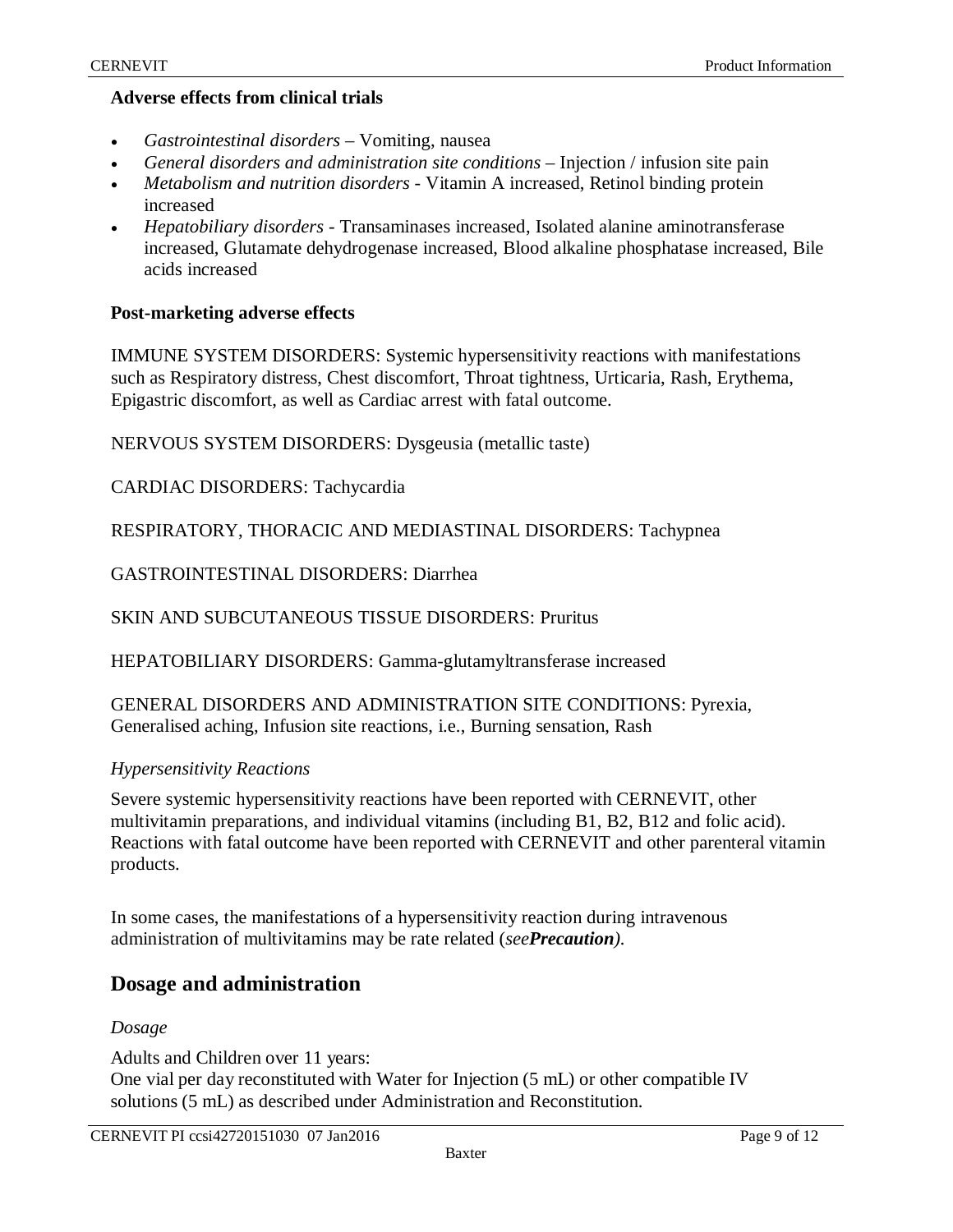If infused intravenously, CERNEVIT should be administered slowly. If injected intravenously, the injection must be administered slowly (over at least 10 minutes).

The patient's clinical status and vitamin levels should be monitored to ensure maintenance of adequate levels.

It should be taken into account that some vitamins, especially A, B2, and B6 are sensitive to ultraviolet light (e.g., direct or indirect sun light). In addition, loss of vitamins A, B1, C, and E may increase with higher levels of oxygen in the solution. These factors should be considered if adequate vitamin levels are not achieved.

### *Administration and reconstitution*

CERNEVIT is a sterile preparation. Thus, aseptic procedure must be applied throughout the administration and reconstitution. The single dose vial of CERNEVIT is reconstituted by adding 5 mL of sterile Water for Injection or other intravenous fluids (0.9% Sodium Chloride Injection or 5% Glucose Injection). Five millilitres (5 mL) of diluent should be added by means of sterile syringe into the vial and gently mixed to dissolve the lyophilised powder. Before transfer from the vial, CERNEVIT must be completely dissolved. Do not use product unless the reconstituted solution is clear and the original seal is intact. The entire volume of the resultant solution should then be administered by slow Intravenous Injection (at least over 10 minutes) or further diluted for intravenous infusion.

Mix the final solution thoroughly when CERNEVIT is used as an admixture in parenteral nutrition. Any unused portion of reconstituted CERNEVIT should be discarded and should not be stored for subsequent admixing. Parenteral drug products should be inspected visually for particulate matter and abnormal discoloration prior to administration, whenever solution and container permit. Use of a final filter is recommended during administration of all parenteral nutrition solutions.

After reconstitution, CERNEVIT should be used immediately or stored at  $2^{\circ}$ C to  $8^{\circ}$ C for no more than 24 hours.

## *Incompatibilities*

- Additives may be incompatible with parenteral nutrition containing CERNEVIT.
- Do not add other medicinal products or substances without first confirming their compatibility and the stability of the resulting preparation.
- If co-administration of drugs that are incompatible at the Y-site is necessary, administer via separate IV lines.
- Vitamin A and thiamine in CERNEVIT may react with bisulfites in parenteral nutrition solutions (e.g., as a result of admixtures) leading to degradation of vitamin A and thiamine.
- An increase in pH of a solution may increase the degradation of some vitamins. This should be considered when adding alkaline solutions to the admixture containing CERNEVIT.
- Folic acid stability can be impaired with increased calcium concentrations in an admixture.
- Numerous other incompatibilities between vitamins and other medicinal products, including certain antibiotics, and trace elements have been described.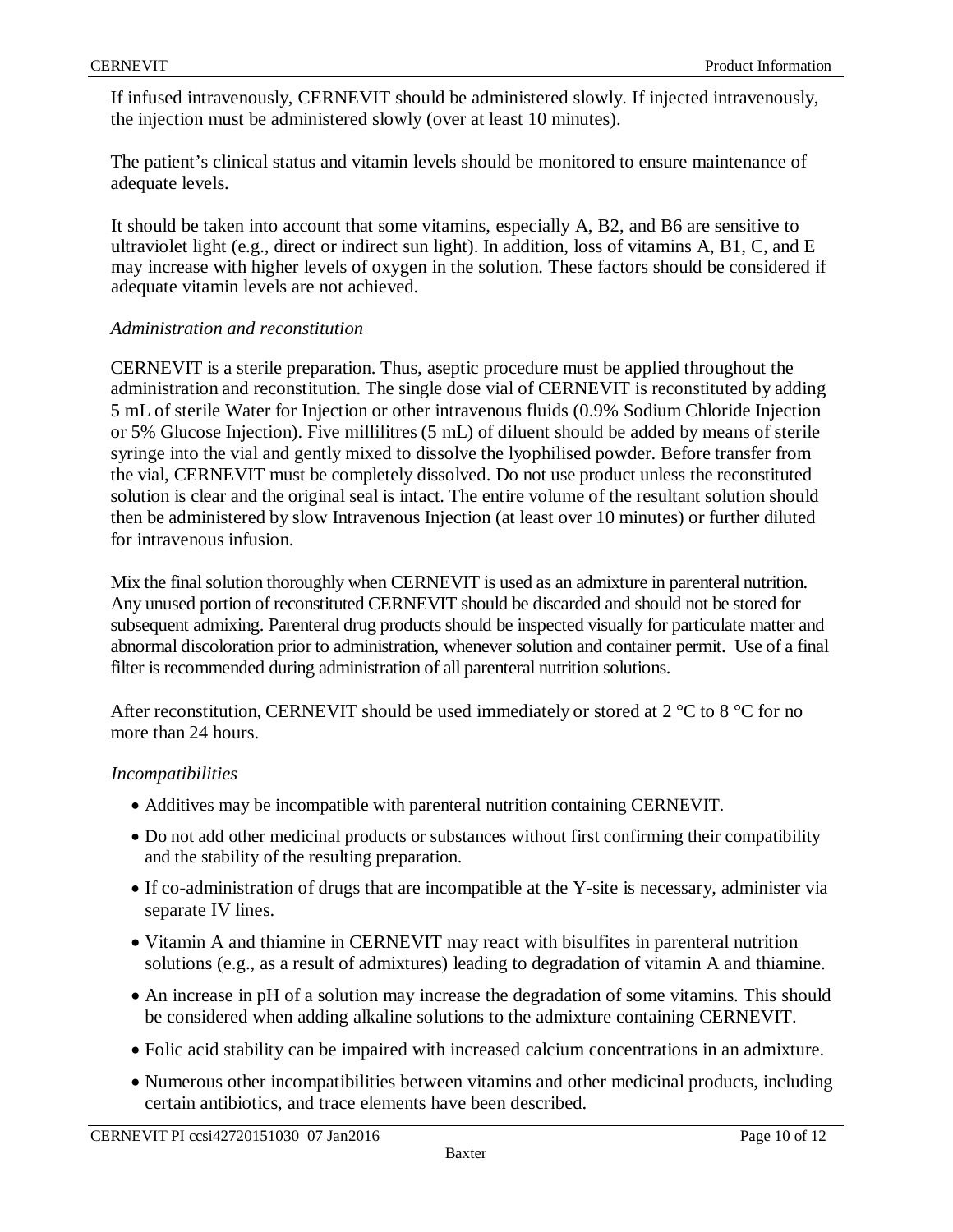• Refer to appropriate compatibility references and guidelines as needed.

# **Overdosage**

There is little data concerning the overdosage of CERNEVIT.

Acute or chronic overdose of vitamins (in particular A, B6, D, and E) can cause symptomatic hypervitaminosis.

The risk of overdose is particularly high if a patient receives vitamins from multiple sources and overall supplementation of a vitamin does not match the patient's individual requirements, and in patients with increased susceptibility to hypervitaminosis.

The signs of overdose of CERNEVIT are mostly those resulting from administration of excessive doses of vitamin A:

- Clinical signs of acute overdose of Vitamin A (doses exceeding 150,000 IU): gastrointestinal disorders, headache, raised intracranial pressure, papilloedema, psychiatric disorders, irritability, or even convulsions, delayed generalised desquamation.
- Clinical signs of chronic intoxication (prolonged vitamin A supplementation with supraphysiological doses in non-deficient subjects): raised intracranial pressure, cortical hyperostosis of long bones and premature epiphyseal fusion. The diagnosis is generally based on the presence of tender or painful subcutaneous swellings in the extremities of the limbs. X-rays demonstrate diaphyseal periosteal thickening of the ulna, fibula, clavicles and ribs.
- Action to be taken in the event of acute or chronic overdose: stop administration of CERNEVIT, reduce calcium intake, increase diuresis and rehydrate. Hypercalcaemia occurs as a result of Vitamin D hypervitaminosis. Symptoms of hypercalcaemia include nausea, vomiting, polyuria, anorexia, weakness, apathy, thirst and constipation. Chronic overdose can lead to vascular and organ calcification.

Chronic overdoses can lead to vascular and organ calcification as a result of hypercalcaemia. Treatment should consist of stopping all intake of calcium and vitamin D and rehydration.

In cases of suspected overdose, symptomatic and supportive therapy should be instituted as appropriate, and further administration of the product discontinued.

Given the doses of these vitamins contained in CERNEVIT, it is unlikely that, used as directed, toxicity would occur, however, care must be taken if patients are receiving any additional supplementation from other sources.

Contact the Poisons Information Centre for advice on management of overdosage.

# **Presentation and storage conditions**

Lyophilised sterile powder in a brown glass vials, with elastomer closures and crimped by an aluminium cap. Packs available in 1's, box of 10 and box of 20 ampoules.